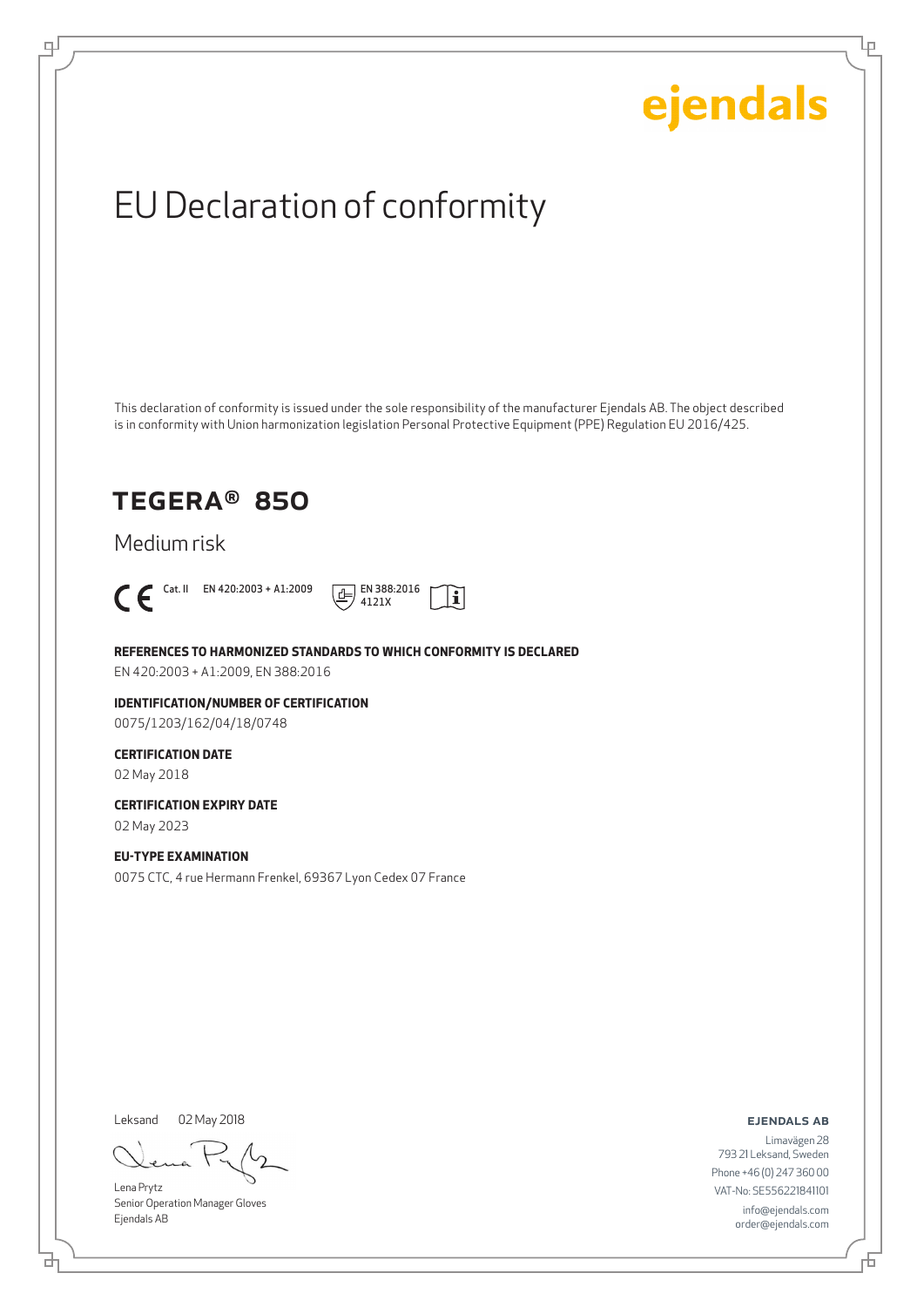Ļμ

## EU-försäkran om överensstämmelse

Denna försäkran om överensstämmelse utfärdas på eget ansvar av tillverkaren Ejendals AB. Föremålet för försäkran överensstämmer med EU-harmoniserad lagstiftning för personlig skyddsutrustning (PPE), EU-förordning 2016/425.

## TEGERA® 850

Medelhög risk



டி



**HÄNVISNINGAR TILL DE HARMONISERADE STANDARDER SOM AVSES MED FÖRSÄKRAN OM ÖVERENSSTÄMMELSE** EN 420:2003 + A1:2009, EN 388:2016

**IDENTIFIERING/CERTIFIKATSNUMMER** 0075/1203/162/04/18/0748

### **CERTIFIERINGSDATUM**

02 May 2018

**CERTIFIERINGENS UTGÅNGSDATUM**

02 May 2023

### **EU-TYPKONTROLL**

0075 CTC, 4 rue Hermann Frenkel, 69367 Lyon Cedex 07 France

Leksand

02 May 2018

Lena Prytz Driftschef Handskar Ejendals AB

ejendals ab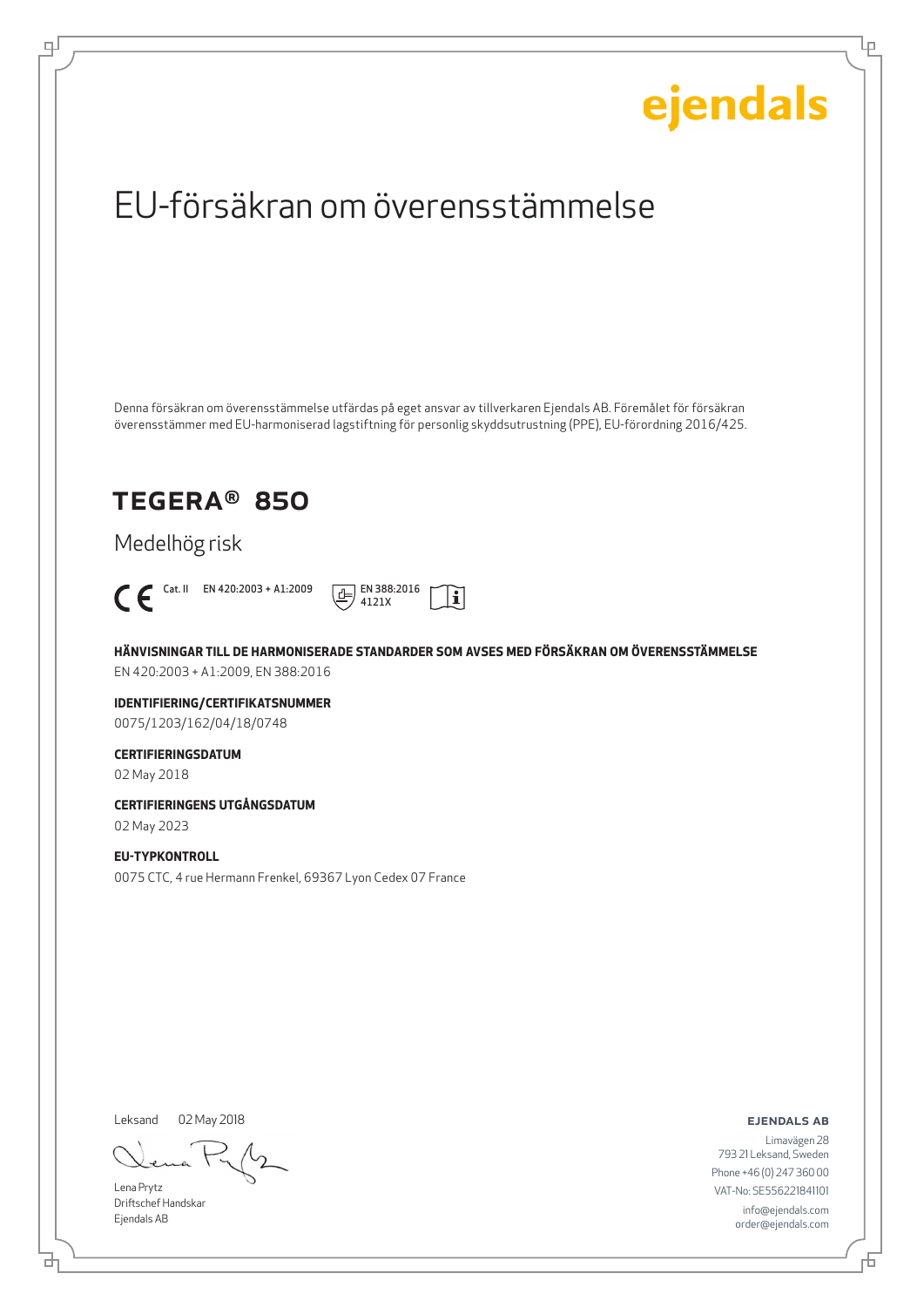Ļμ

## EF-erklæringen om overensstemmelse

Denne overensstemmelseserklæring udstedes alene på Ejendal AB ansvar. De produkt, der er beskrevet er i overensstemmelse med Europa-Parlamentets og Rådets forordning (EU) 2016/425 2016 om personlige værnemidler.

## TEGERA® 850

Mellemhøj risiko



டி



**HENVISNINGER TIL DE HARMONISEREDE STANDARDER TIL HVILKE OVERENSSTEMMELSE ER ERKLÆRET** EN 420:2003 + A1:2009, EN 388:2016

**IDENTIFIKATION/CERTIFICERINGSNUMMER** 0075/1203/162/04/18/0748

## **CERTIFICERINGSDATO**

02 May 2018

## **UDLØB PÅ CERTIFICERING**

02 May 2023

### **EU-TYPEAFPRØVNING**

0075 CTC, 4 rue Hermann Frenkel, 69367 Lyon Cedex 07 France

Leksand 02 May 2018

Lena Prytz Senior Operation Manager Handsker Ejendals AB

ejendals ab

브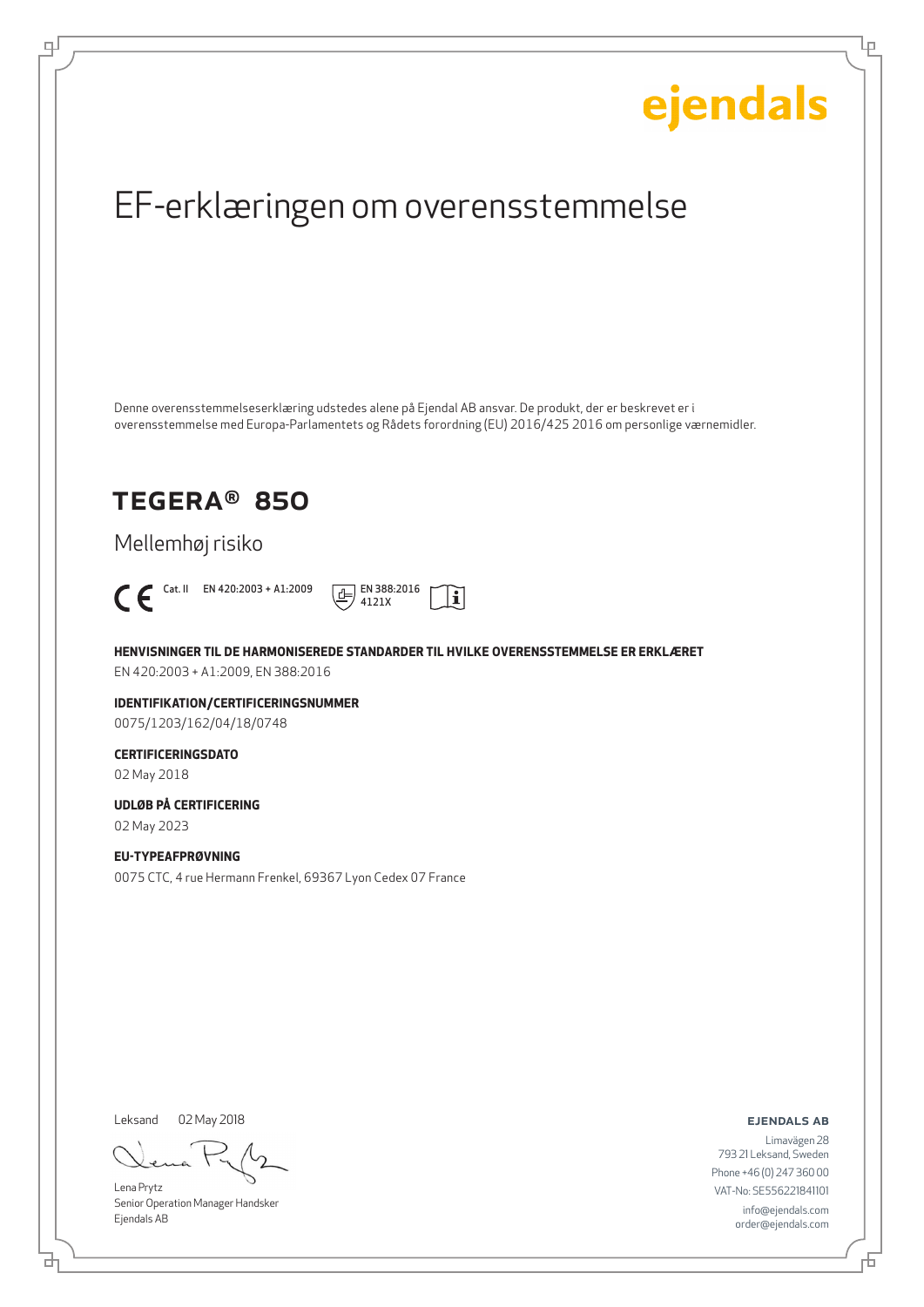Lμ

## EU asetuksen vaatimustenmukaisuusvakuutus

Valmistaja Ejendals AB antaa tämän vaatimustenmukaisuusvakuutuksen omalla vastuullaan. Kuvattu vakuutuksen kohde täyttää täyttää Euroopan unionin yhdenmukaistamislainsäädännössä henkilösuojaimia koskevan asetuksen EU 2016/425 vaatimukset.

## TEGERA® 850

Keskitason riski



цI



**VIITTAUKSET YHDENMUKAISTETTUIHIN STANDARDEIHIN, JOITA VAATIMUSTENMUKAISUUSVAKUUTUSKOSKEE**

EN 420:2003 + A1:2009, EN 388:2016

### **SERTIFIKAATIN NUMERO**

0075/1203/162/04/18/0748

## **SERTIFIOINTIPÄIVÄMÄÄRÄ**

02 May 2018

#### **SERTIFIKAATIN VIIMEINEN VOIMASSAOLOPÄIVÄ**

02 May 2023

### **EU-TYYPPITARKASTUS**

0075 CTC, 4 rue Hermann Frenkel, 69367 Lyon Cedex 07 France

Leksand 02 May 2018

Lena Prytz Senior Operation Manager Gloves Ejendals AB

ejendals ab

₫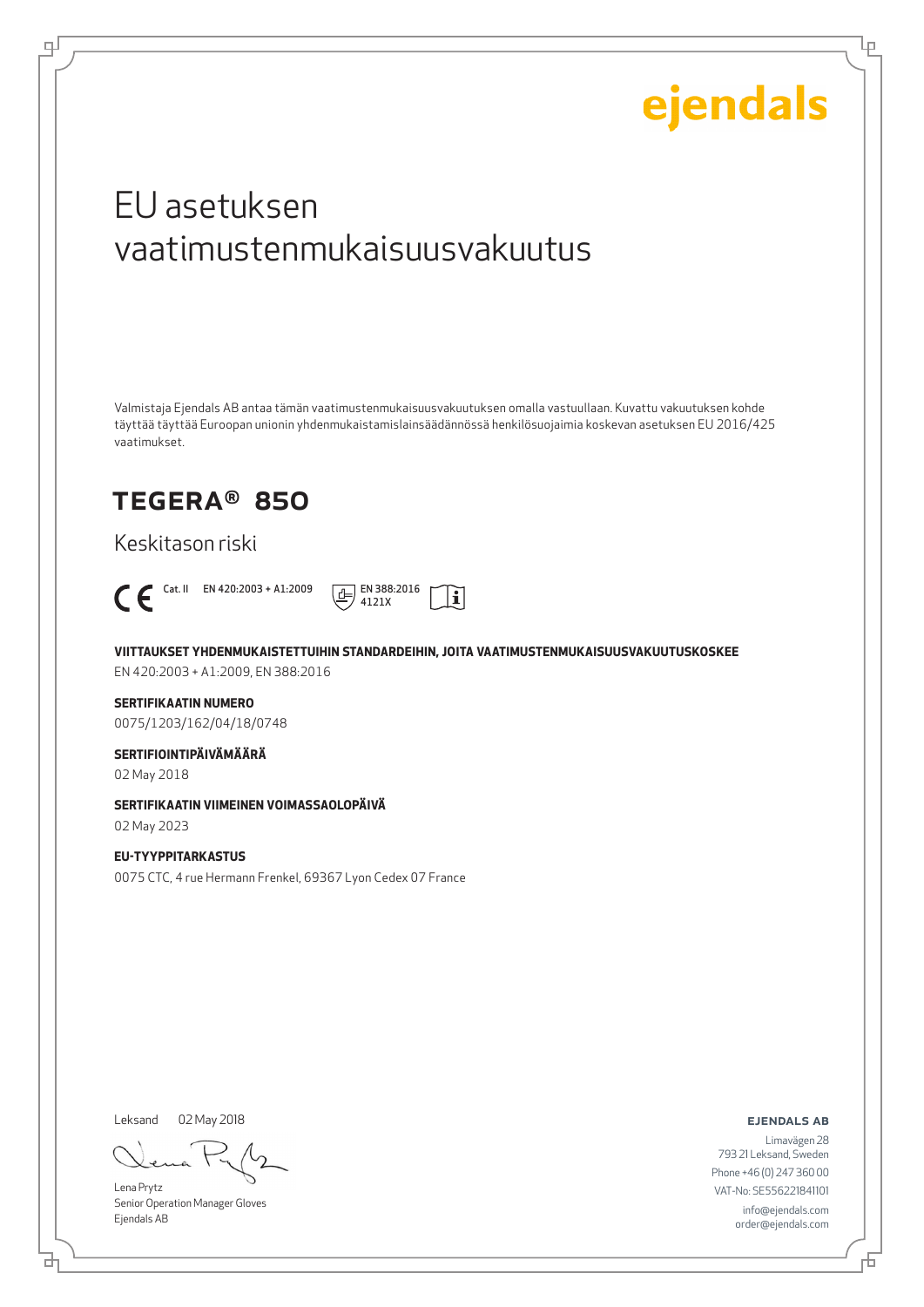Ļμ

## Déclaration de conformité de l'Union Européenne

La présente déclaration de conformité est établie sous la seule responsabilité du fabricant, Ejendals AB. L'objet décrit est conforme à la Règlementation 2016/425 de l'Union Européenne sur l'harmonisation des législations de l'Union Européenne relatives aux équipements de protection individuelle (EPI).

## TEGERA® 850

Risque moyen



டி



**RÉFÉRENCES AUX NORMES HARMONISÉES PAR RAPPORT AUXQUELLES LA CONFORMITÉ EST DÉCLARÉE** EN 420:2003 + A1:2009, EN 388:2016

**IDENTIFICATION/NUMÉRO DE CERTIFICATION** 0075/1203/162/04/18/0748

### **DATE DE CERTIFICATION**

02 May 2018

**DATE D'EXPIRATION DU CERTIFICAT**

02 May 2023

### **EXAMEN UE DE TYPE**

0075 CTC, 4 rue Hermann Frenkel, 69367 Lyon Cedex 07 France

Leksand 02 May 2018

Lena Prytz Directeur Exécutif, Gants Ejendals AB

ejendals ab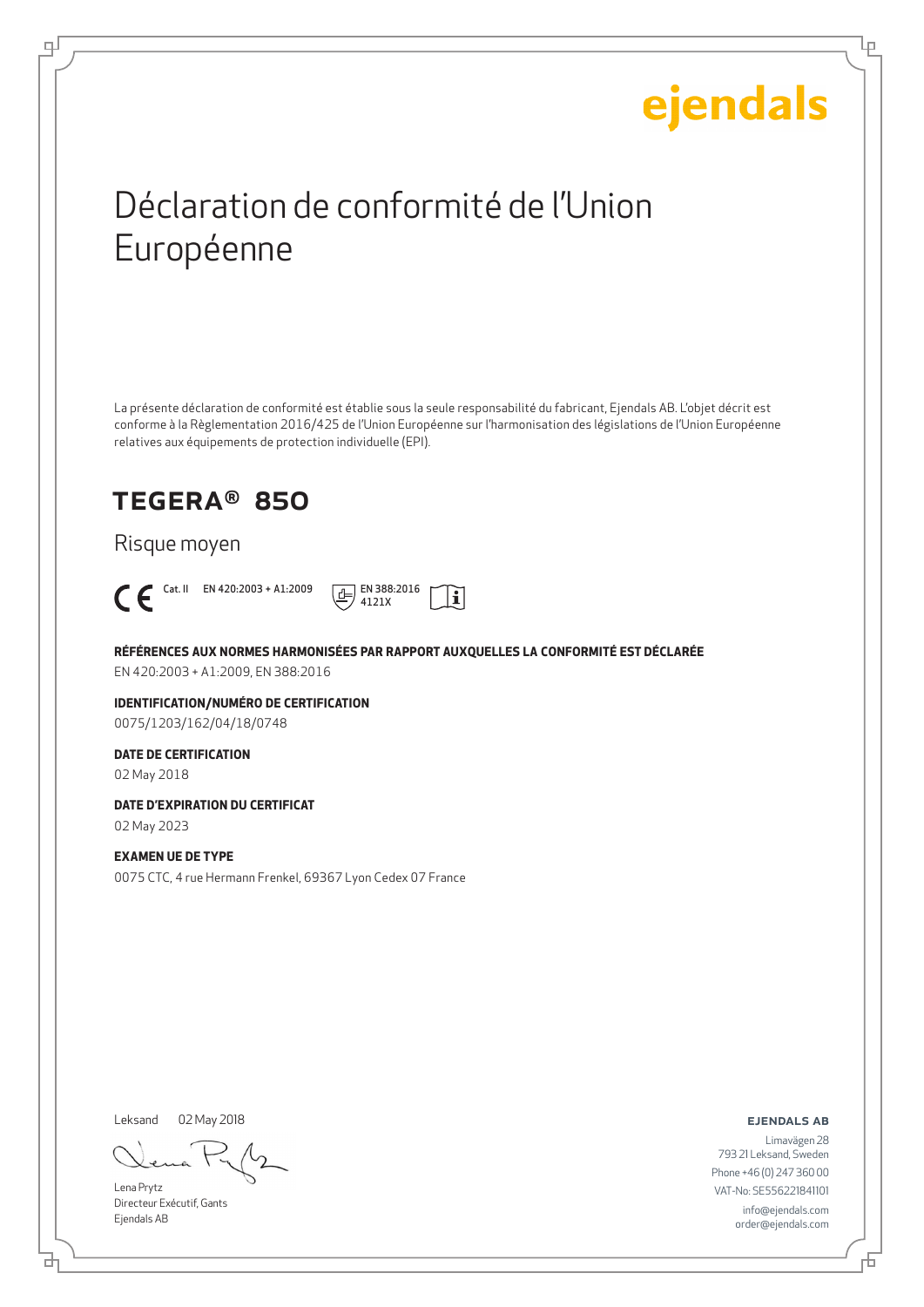Ļμ

## EU-Konformitätserklärung

Diese Konformitätserklärung wurde unter der alleinigen Verantwortung des Herstellers Ejendals AB ausgestellt. Das beschriebene Objekt stimmt mit den Harmonisierungsrechtsvorschriften zu persönlicher Schutzausrüstung (PSA) Verordnung EU 2016/425 überein.

## TEGERA® 850

Mittleres Risiko



டி



**VERWEIST AUF HARMONISIERTE NORMEN, FÜR DIE KONFORMITÄT ERKLÄRT WIRD**

EN 420:2003 + A1:2009, EN 388:2016

**KENNZEICHNUNG/ZERTIFIZIERUNGSNUMMER** 0075/1203/162/04/18/0748

### **DATUM DER ZERTIFIZIERUNG**

02 May 2018

#### **ABLAUFDATUM DES ZERTIFIKATES**

02 May 2023

#### **EG-BAUMUSTERPRÜFUNG**

0075 CTC, 4 rue Hermann Frenkel, 69367 Lyon Cedex 07 France

Leksand 02 May 2018

Lena Prytz Senior Operation Manager Gloves Ejendals AB

ejendals ab

舌

브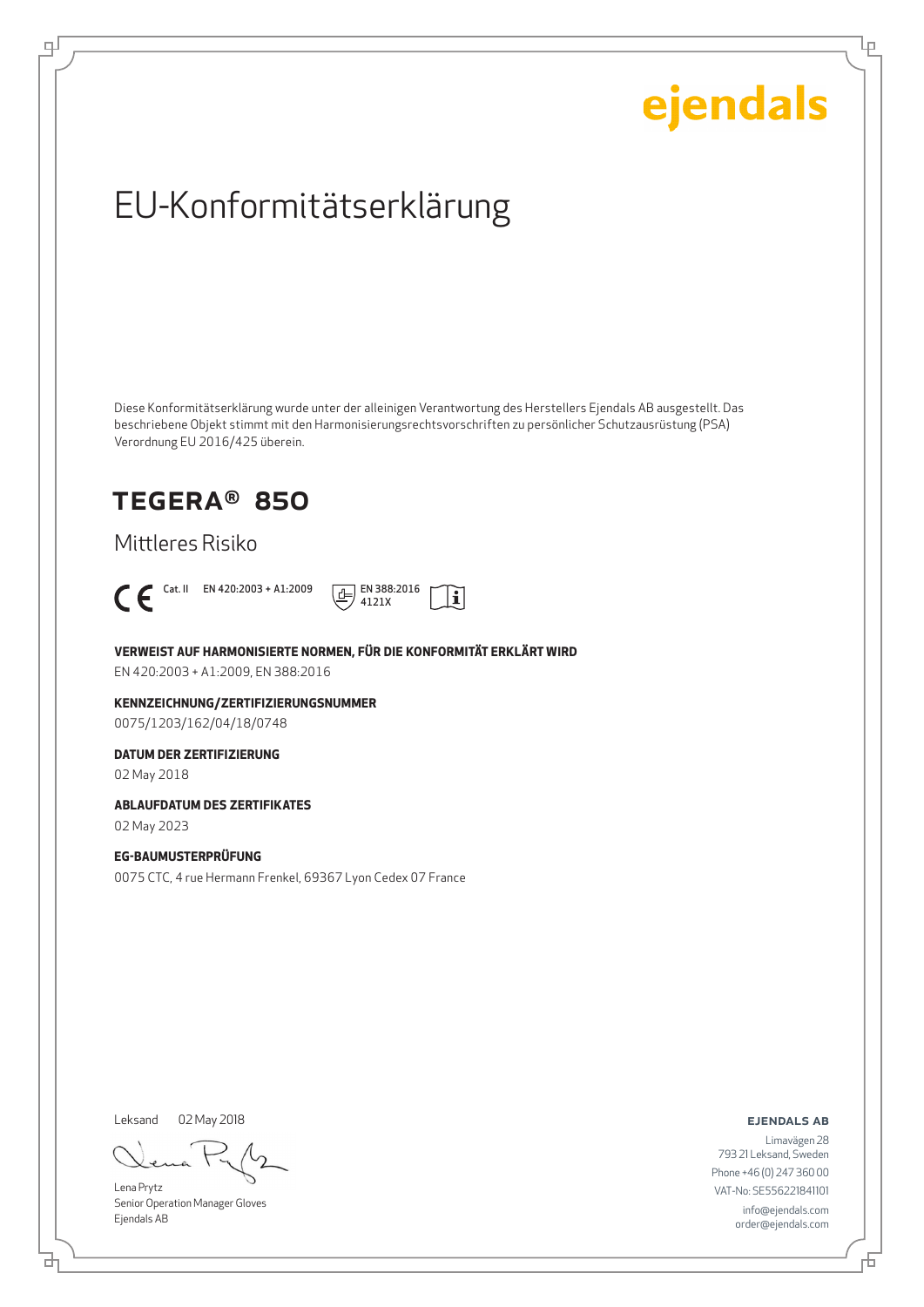Ļμ

## EU-samsvarserklæring

Denne samsvarserklæringen er gitt ut ene og alene under ansvaret til produsenten Ejendals AB. Objektet som er beskrevet, er i samsvar med EUs harmoniseringsregelverk EU-forskrift for personlig verneutstyr (PVU) EU 2016/425.

## TEGERA® 850

Middels risiko



டி



**REFERANSER TIL HARMONISERTE STANDARDER MED ERKLÆRT OVERENSSTEMMELSE**

EN 420:2003 + A1:2009, EN 388:2016

**IDENTIFISERING/SERTIFISERINGSNUMMER** 0075/1203/162/04/18/0748

### **SERTIFISERINGSDATO**

02 May 2018

**UTLØPSDATO SERTIFISERING**

02 May 2023

### **UNDERSØKELSE EU-TYPE**

0075 CTC, 4 rue Hermann Frenkel, 69367 Lyon Cedex 07 France

Leksand 02 May 2018

Lena Prytz Hansker for senior driftsledere Ejendals AB

ejendals ab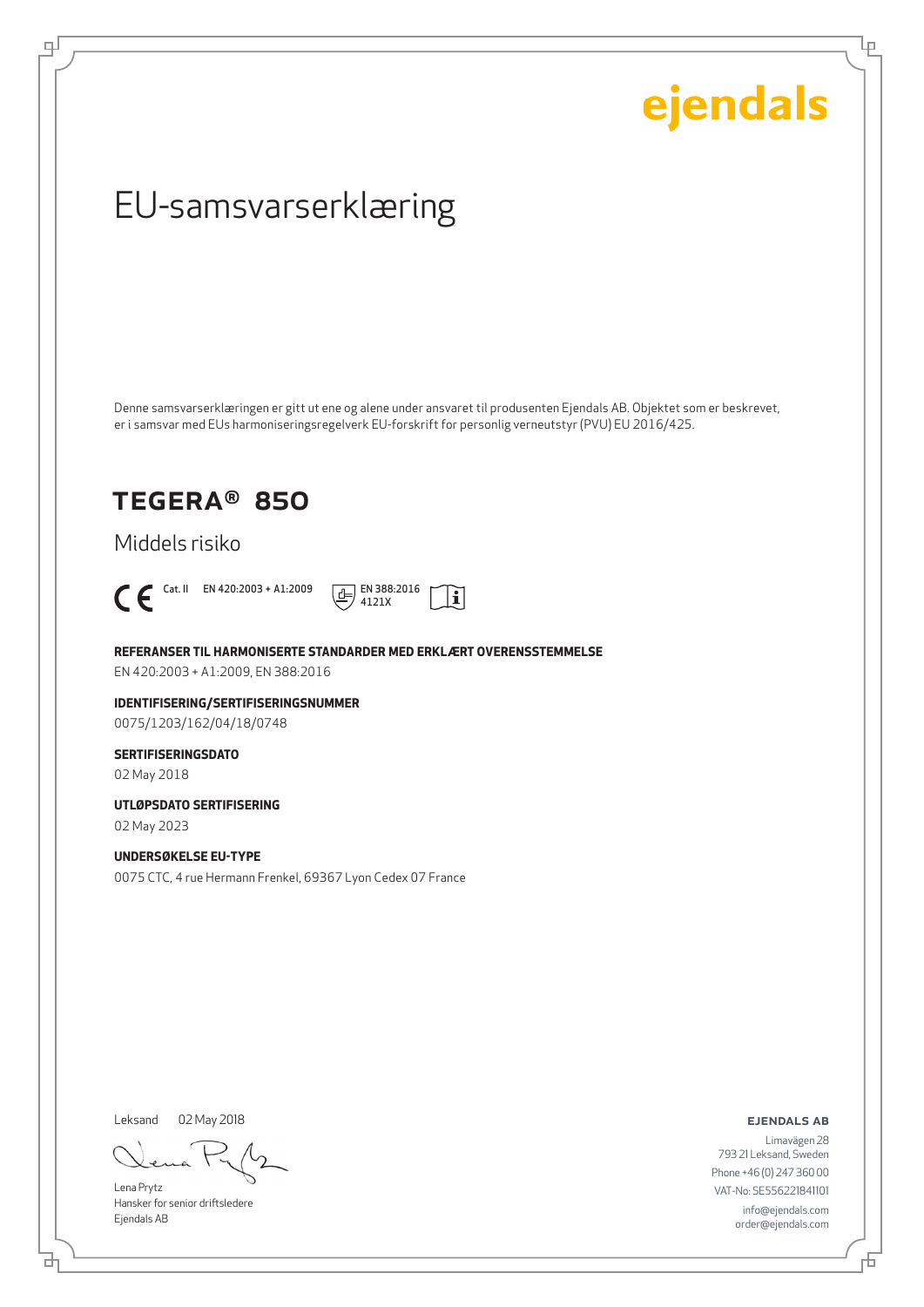Ļμ

## ЕС Декларация соответствия

Эта декларация соответствия выпущена под ответственностью производителя Ejendals AB. Объект соответствует законодательным требованиям ЕС, указанным в Регламенте о средствах индивидуальной защиты (СИЗ) 2016/425.

## TEGERA® 850

Средний риск



டி

**ССЫЛКИ НА ГАРМОНИЗИРОВАННЫЕ СТАНДАРТЫ, СООТВЕТСТВИЕ КОТОРЫМ ЗАЯВЛЕНО** EN 420:2003 + A1:2009, EN 388:2016

4121X

 $|\mathbf{i}|$ 

**ИДЕНТИФИКАЦИОННЫЙ НОМЕР / НОМЕР СЕРТИФИКАТА** 0075/1203/162/04/18/0748

**ДАТА ВЫДАЧИ СЕРТИФИКАТА**

02 May 2018

**ДАТА ОКОНЧАНИЯ СРОКА ДЕЙСТВИЯ СЕРТИФИКАТА** 02 May 2023

**ТЕСТИРОВАНИЕ ПО СТАНДАРТУ ЕС**

0075 CTC, 4 rue Hermann Frenkel, 69367 Lyon Cedex 07 France

Leksand 02 May 2018

б

Lena Prytz Старший менеджер по производству перчаток Ejendals AB

ejendals ab

Đ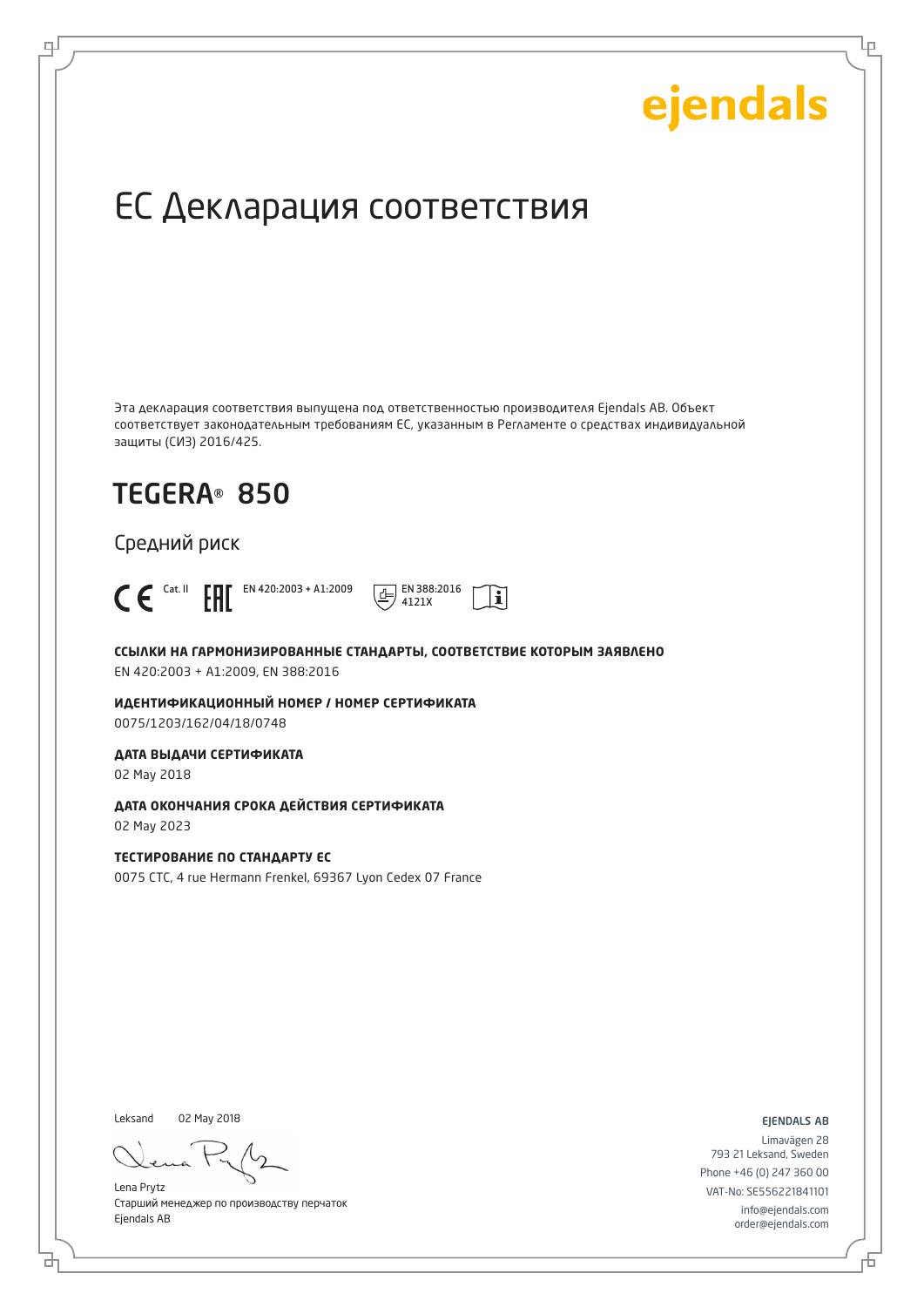Ļμ

## EU-verklaring van conformiteit

Deze conformiteitsverklaring wordt verstrekt onder volledige verantwoordelijkheid van de fabrikant Ejendals AB. Het beschreven doel is in overeenstemming met de harmonisatiewetgeving van de Unie Persoonlijke beschermingsmiddelen (PBM) Verordening 2016/425.

## TEGERA® 850

Gemiddeld risico



டி



**VERWIJZINGEN NAAR GEHARMONISEERDE NORMEN WAAROP DE CONFORMITEITSVERKLARING BETREKKING HEEFT** EN 420:2003 + A1:2009, EN 388:2016

**IDENTIFICATIE/NUMMER CERTIFICERING** 0075/1203/162/04/18/0748

### **CERTIFICERINGSDATUM**

02 May 2018

**VERVALDATUM CERTIFICERING**

02 May 2023

### **EU-TYPEONDERZOEK**

0075 CTC, 4 rue Hermann Frenkel, 69367 Lyon Cedex 07 France

Leksand 02 May 2018

브

Lena Prytz Senior Operation Manager Gloves Ejendals AB

ejendals ab

舌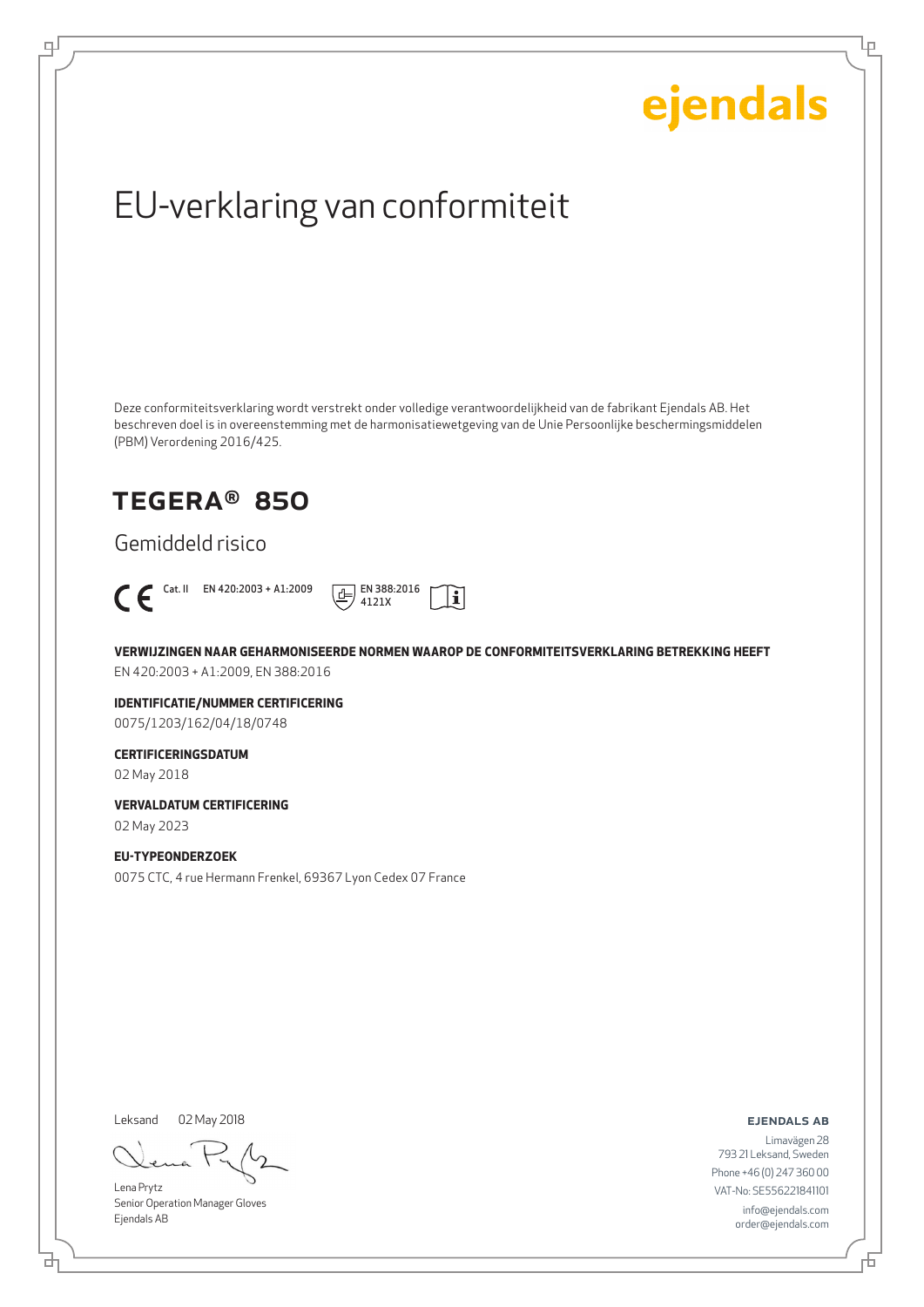Lρ

## Dichiarazione UE di conformità

La presente dichiarazione di conformità è rilasciata sotto l'esclusiva responsabilità del fabbricante Ejendals AB. L'oggetto descritto è conforme alla normativa di armonizzazione dell'Unione in materia di Dispositivi di Protezione Individuale (DPI) Regolamento UE 2016/425.

## TEGERA® 850

Rischio medio



டி



**RIFERIMENTI ALLE NORME ARMONIZZATE ALLE QUALI SI DICHIARA LA CONFORMITÀ**

EN 420:2003 + A1:2009, EN 388:2016

**IDENTIFICAZIONE/NUMERO DI CERTIFICAZIONE** 0075/1203/162/04/18/0748

#### **DATA DI CERTIFICAZIONE**

02 May 2018

### **DATA DI SCADENZA DELLA CERTIFICAZIONE**

02 May 2023

## **ESAME TIPO UE**

0075 CTC, 4 rue Hermann Frenkel, 69367 Lyon Cedex 07 France

Leksand

02 May 2018

Lena Prytz Senior Operation Manager Guanti Ejendals AB

ejendals ab

Limavägen 28 793 21 Leksand, Sweden Phone +46 (0) 247 360 00 VAT-No: SE556221841101 info@ejendals.com order@ejendals.com

브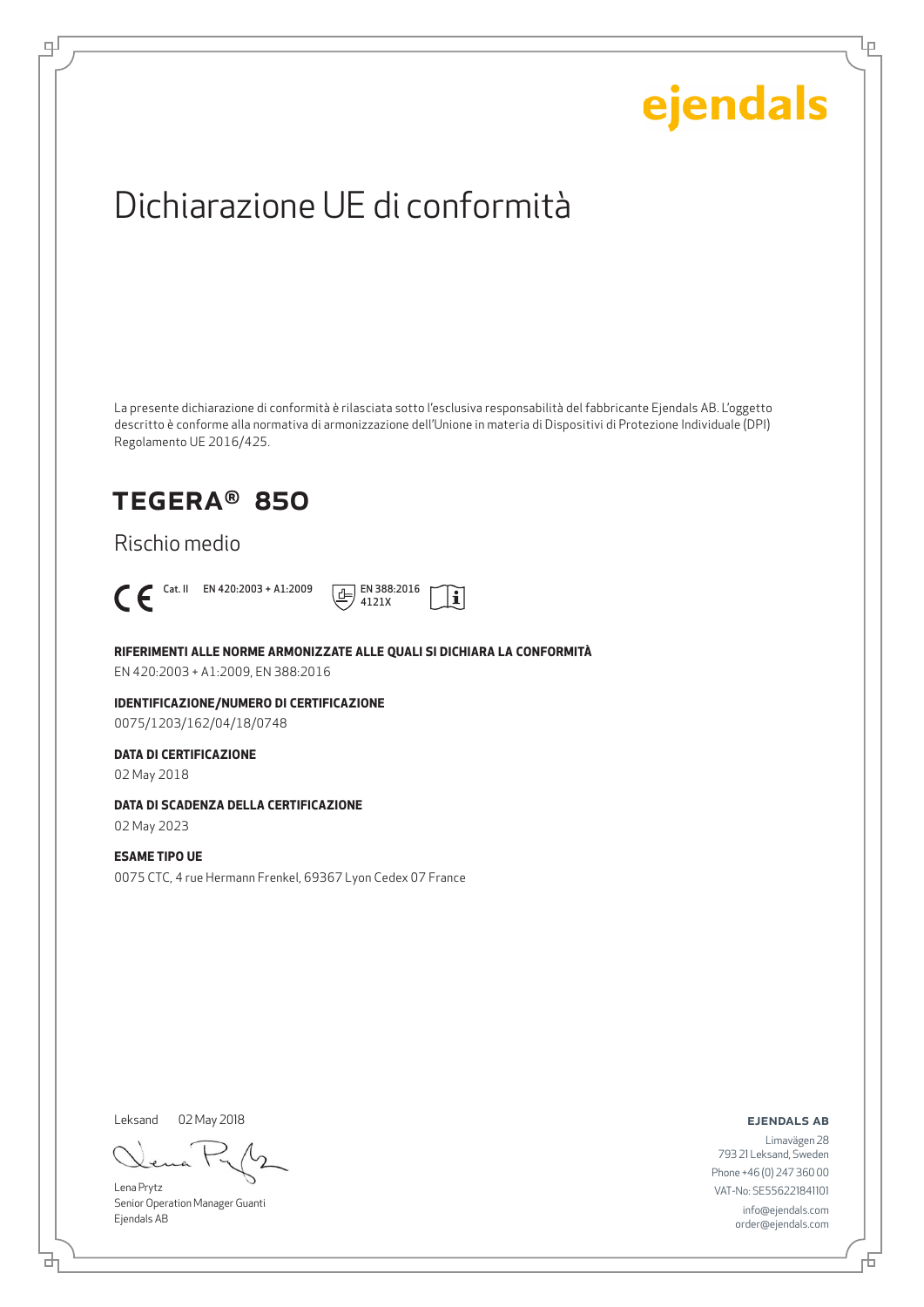Lρ

## Deklaracja zgodności UE

Niniejsza deklaracja zgodności została wydana na wyłączną odpowiedzialność producenta, firmy Ejendals AB. Przedmiot opisany w niniejszej deklaracji jest zgodny z wymaganiami unijnego prawodawstwa harmonizacyjnego, zawartymi w rozporządzeniu EU 2016/425 w sprawie środków ochrony indywidualnej.

## TEGERA® 850

Średnie ryzyko



цI



**ODWOŁANIA DO NORM ZHARMONIZOWANYCH, W ODNIESIENIU DO KTÓRYCH DEKLAROWANA JEST ZGODNOŚĆ** EN 420:2003 + A1:2009, EN 388:2016

**IDENTYFIKACJA/NUMER CERTYFIKATU** 0075/1203/162/04/18/0748

**DATA WYSTAWIENIA CERTYFIKATU**

02 May 2018

**DATA WAŻNOŚCI CERTYFIKATU**

02 May 2023

## **BADANIE TYPU UE**

0075 CTC, 4 rue Hermann Frenkel, 69367 Lyon Cedex 07 France

Leksand 02 May 2018

브

Lena Prytz Starszy kierownik operacyjny ds. rękawic Ejendals AB

ejendals ab

Đ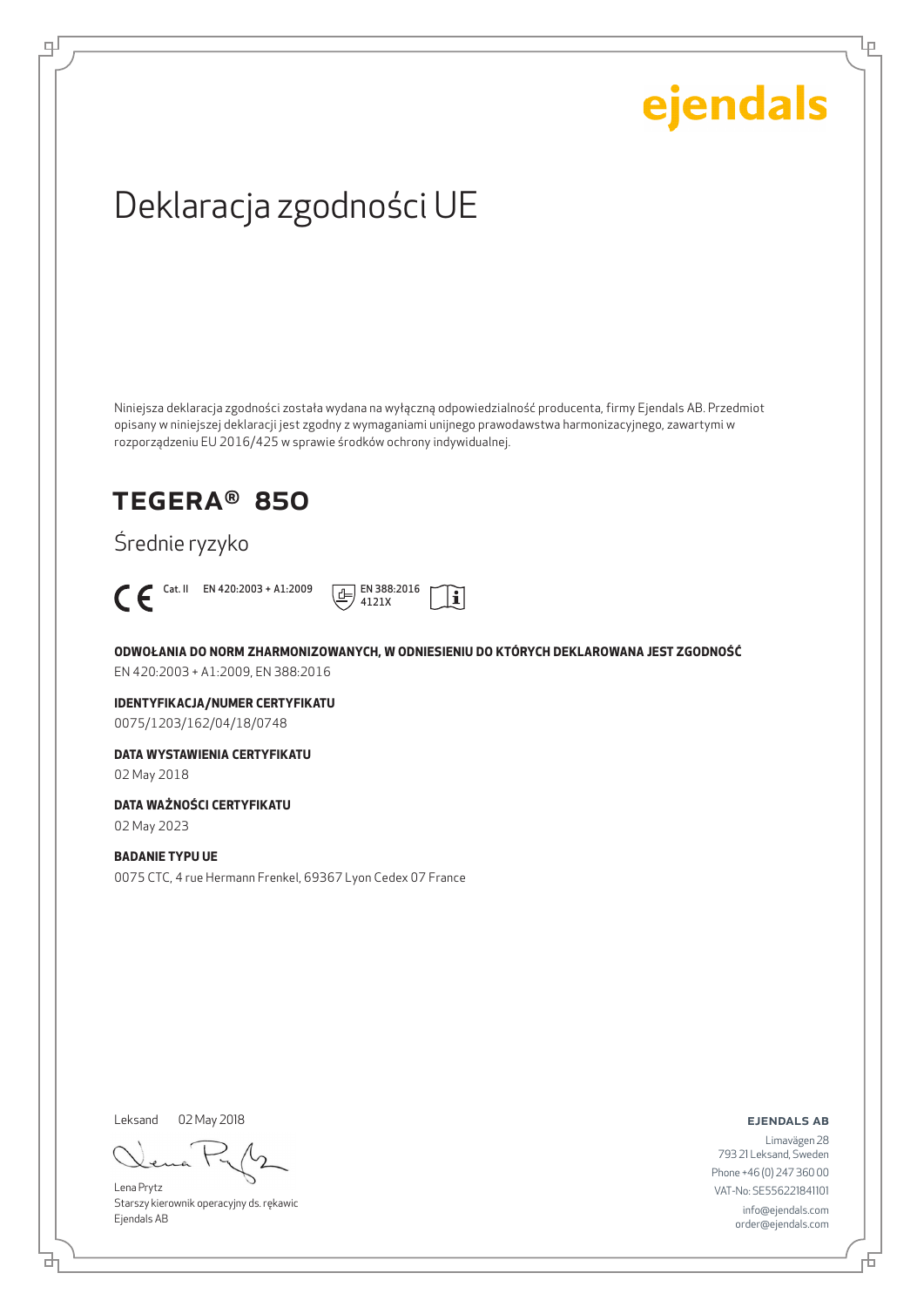Lρ

## Declaración UE de conformidad

Esta declaración de conformidad se publica bajo la responsabilidad exclusiva del fabricante Ejendals AB. El objeto descrito está en conformidad con la legislación de armonización europea sobre equipos de protección personal (PPE) Reglamento UE 2016/425.

## TEGERA® 850

Riesgo medio



டி



**REFERENCIAS A LAS NORMAS ARMONIZADAS A LAS CUALES SE DECLARA LA CONFORMIDAD**

EN 420:2003 + A1:2009, EN 388:2016

**IDENTIFICACIÓN/NÚMERO DE CERTIFICACIÓN** 0075/1203/162/04/18/0748

### **FECHA DE CERTIFICACIÓN**

02 May 2018

### **FECHA DE CADUCIDAD DE LA CERTIFICACIÓN**

02 May 2023

### **ANÁLISIS DE TIPO UE**

0075 CTC, 4 rue Hermann Frenkel, 69367 Lyon Cedex 07 France

Leksand 02 May 2018

Lena Prytz Responsable Sénior de Operaciones de Guantes Ejendals AB

ejendals ab

Limavägen 28 793 21 Leksand, Sweden Phone +46 (0) 247 360 00 VAT-No: SE556221841101 info@ejendals.com order@ejendals.com

브

Đ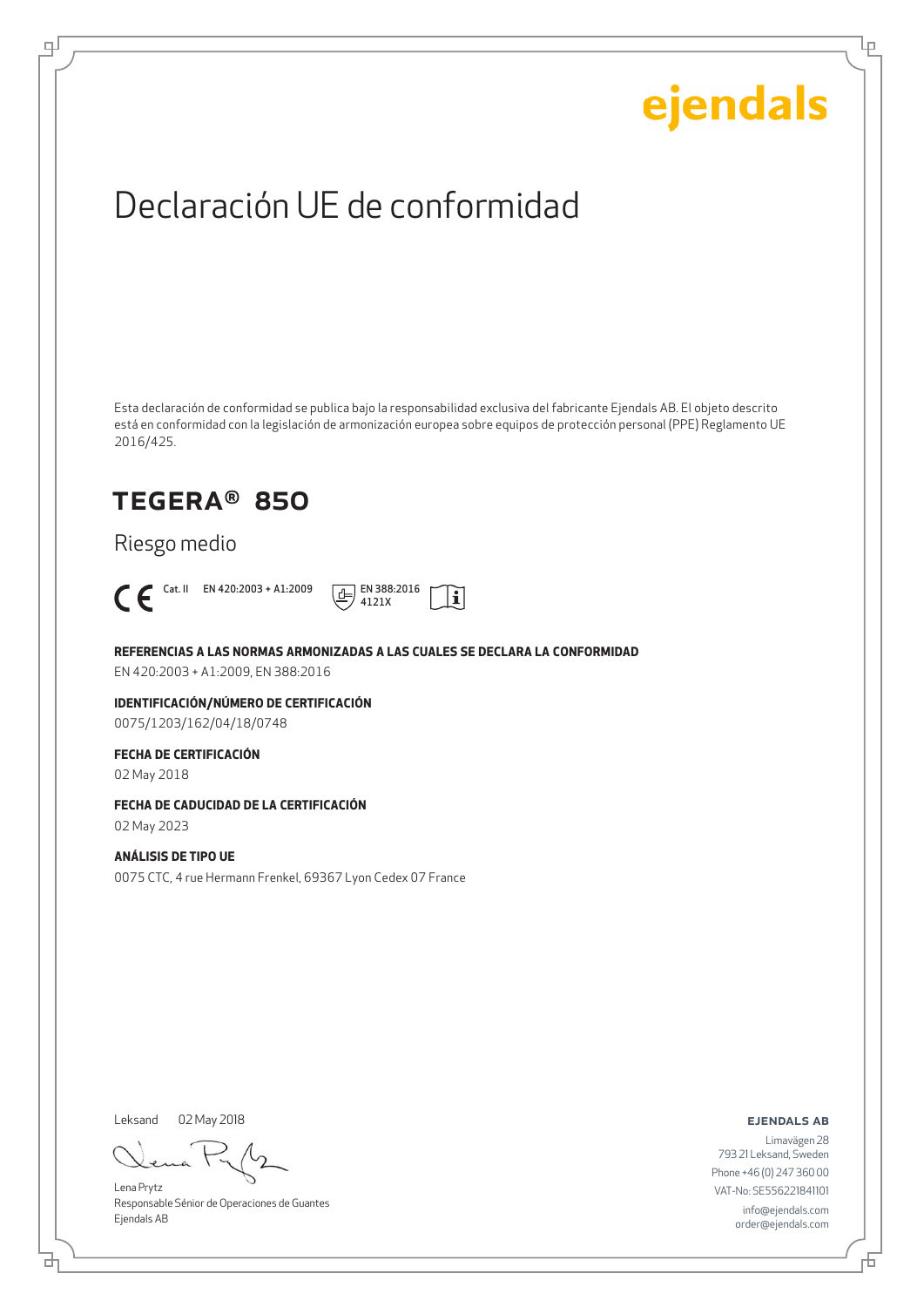

Leksand 02 May 2018

브

டி

Lena Prytz Provozní ředitel pro rukavice Ejendals AB

ejendals ab

舌

Ļμ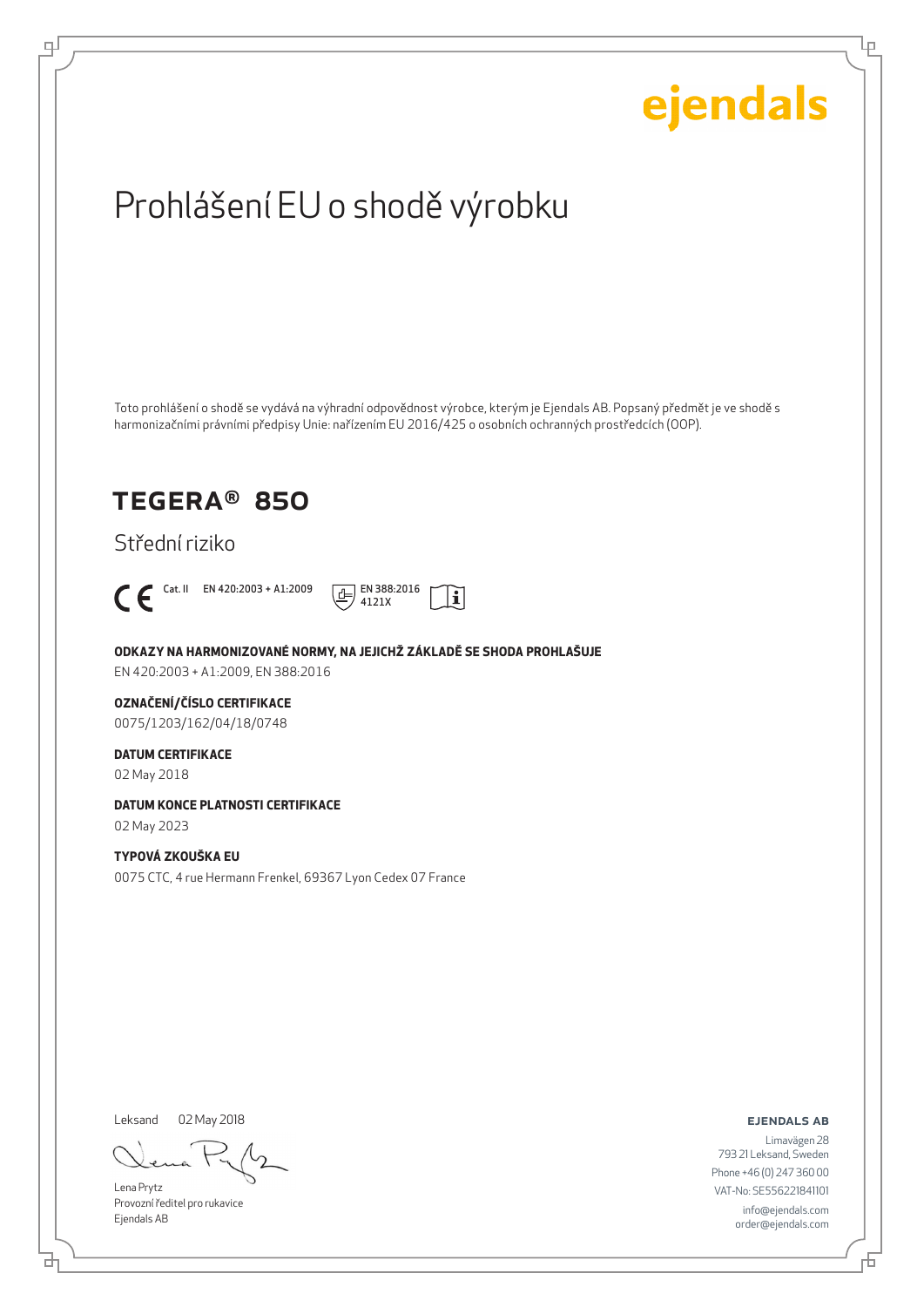Ļμ

## EU-megfelelőségi nyilatkozat

Ezt a megfelelőségi nyilatkozatot a gyártó, az Ejendals AB kizárólagos felelősségvállalása mellett bocsátják ki. A leírt tárgy megfelel az egyéni védőeszközökre vonatkozó tagállami jogszabályok harmonizásáról szóló (EU) 2016/425-ös rendelet rendelkezéseinek.

## TEGERA® 850

Közepes kockázat



цI



**HIVATKOZVA A HARMONIZÁLT SZABVÁNYOKRA, AMELYEKRE A MEGFELELŐSÉGI NYILATKOZAT VONATKOZIK** EN 420:2003 + A1:2009, EN 388:2016

**TANÚSÍTÁS AZONOSÍTÓ-/SORSZÁMA** 0075/1203/162/04/18/0748

**TANÚSÍTÁS DÁTUMA** 02 May 2018

**TANÚSÍTÁS LEJÁRATA**

02 May 2023

### **EU-TÍPUSÚ VIZSGÁLAT**

0075 CTC, 4 rue Hermann Frenkel, 69367 Lyon Cedex 07 France

Leksand 02 May 2018

Lena Prytz Kesztyűkért felelős vezető operatív menedzser Ejendals AB

ejendals ab

Đ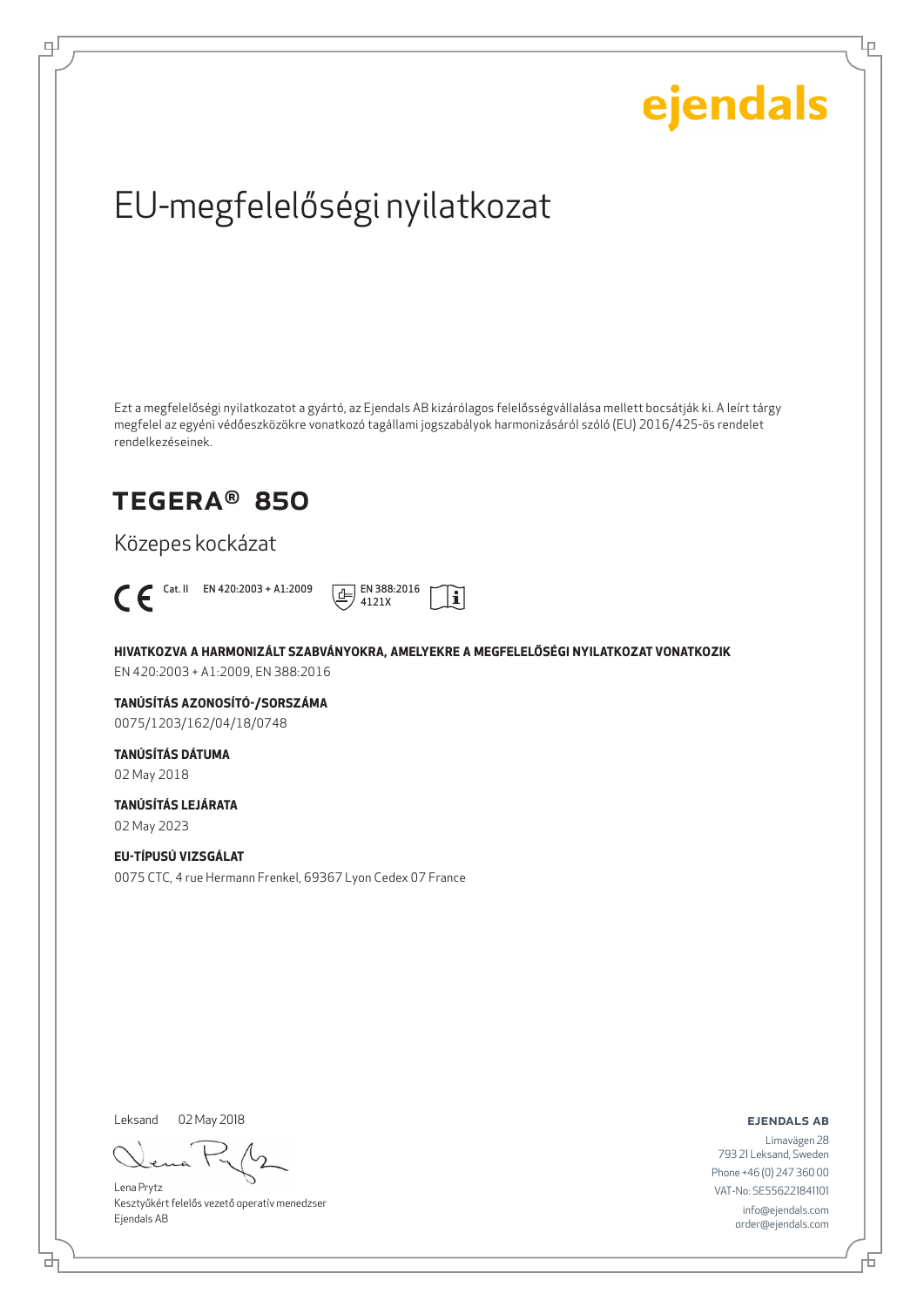

Kinnaste tootmisvaldkonna peategevjuht Ejendals AB

브

டி

info@ejendals.com order@ejendals.com

Đ

Ļμ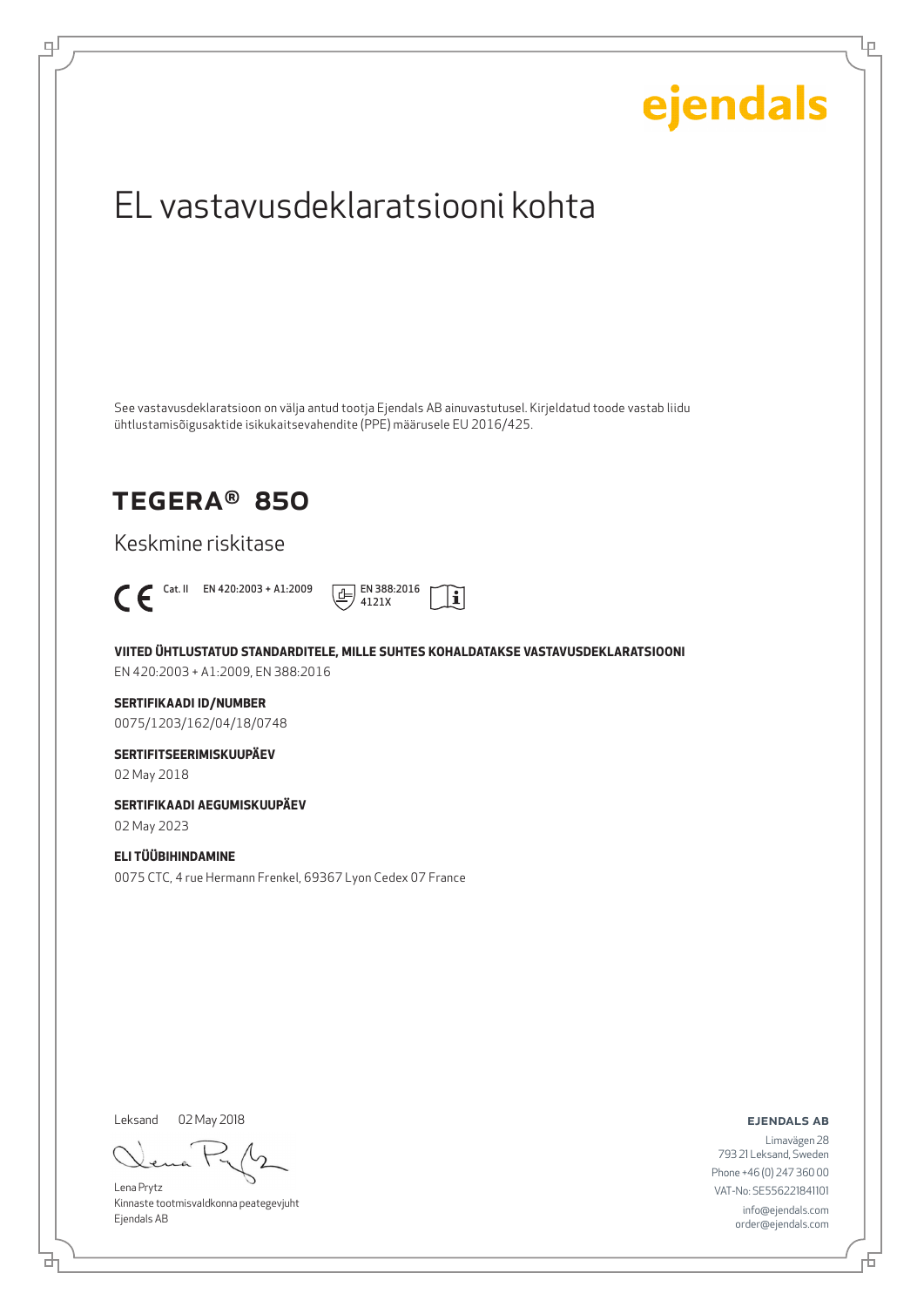Ļμ

## Declaração UE de conformidade

Esta declaração de conformidade é emitida sob a exclusiva responsabilidade do fabricante, a Ejendals AB. O objeto descrito encontra-se em conformidade com a legislação de harmonização da União, o Regulamento da UE 2016/425 relativo a Equipamento de Proteção Individual (EPI).

i.

## TEGERA® 850

## Médio risco



цI



**REFERÊNCIAS A NORMAS HARMONIZADAS COM AS QUAIS SE DECLARA CONFORMIDADE**

EN 420:2003 + A1:2009, EN 388:2016

#### **IDENTIFICAÇÃO/NÚMERO DA CERTIFICAÇÃO** 0075/1203/162/04/18/0748

### **DATA DA CERTIFICAÇÃO**

02 May 2018

### **DATA DE EXPIRAÇÃO DA CERTIFICAÇÃO**

02 May 2023

#### **EXAME UE DE TIPO**

0075 CTC, 4 rue Hermann Frenkel, 69367 Lyon Cedex 07 France

Leksand 02 May 2018

Lena Prytz Luvas para Gestor Sénior de Operações Ejendals AB

ejendals ab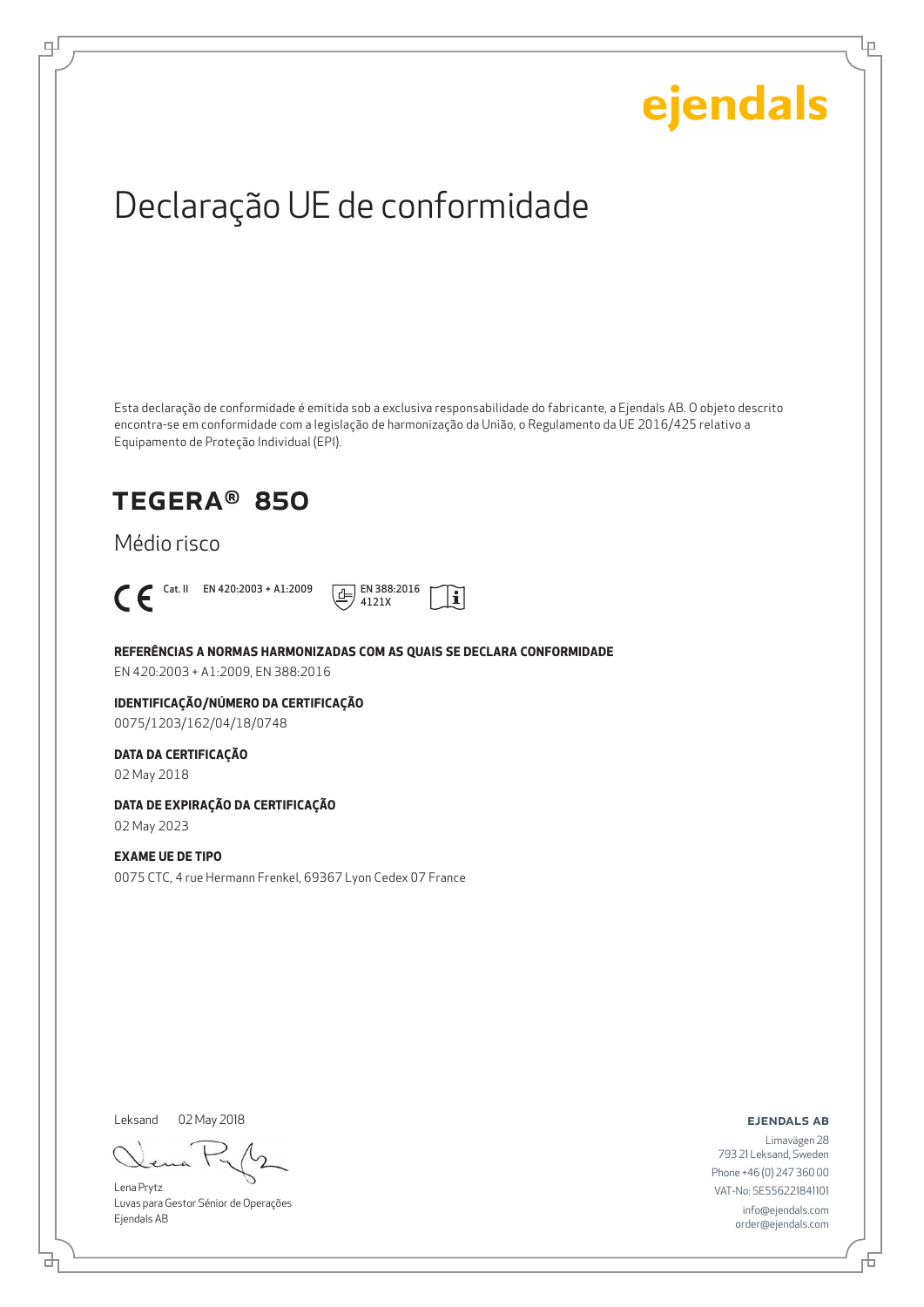Ļμ

## Declaraţie UE privind conformitatea

Această declaraţie de conformitate este emisă în condiţiile responsabilităţii exclusive a producătorului Ejendals AB. Obiectul descris este în conformitate cu Regulamentul PPE UE 2016/425, referitor la echipamentele de protecţie personală (Personal Protective Equipment – PPE), din cadrul legislaţiei de armonizare a Uniunii.

## TEGERA® 850

## Risc mediu



டி



**TRIMITERI LA STANDARDELE ARMONIZATE CU CARE ESTE DECLARATĂ CONFORMITATEA**

EN 420:2003 + A1:2009, EN 388:2016

### **IDENTIFICARE/NUMĂR DE CERTIFICARE**

0075/1203/162/04/18/0748

#### **DATA CERTIFICĂRII**

02 May 2018

#### **DATA DE EXPIRARE A CERTIFICĂRII**

02 May 2023

#### **EXAMINARE TIP UE**

0075 CTC, 4 rue Hermann Frenkel, 69367 Lyon Cedex 07 France

Leksand

02 May 2018

Lena Prytz Manager senior operatii Mănuși Ejendals AB

ejendals ab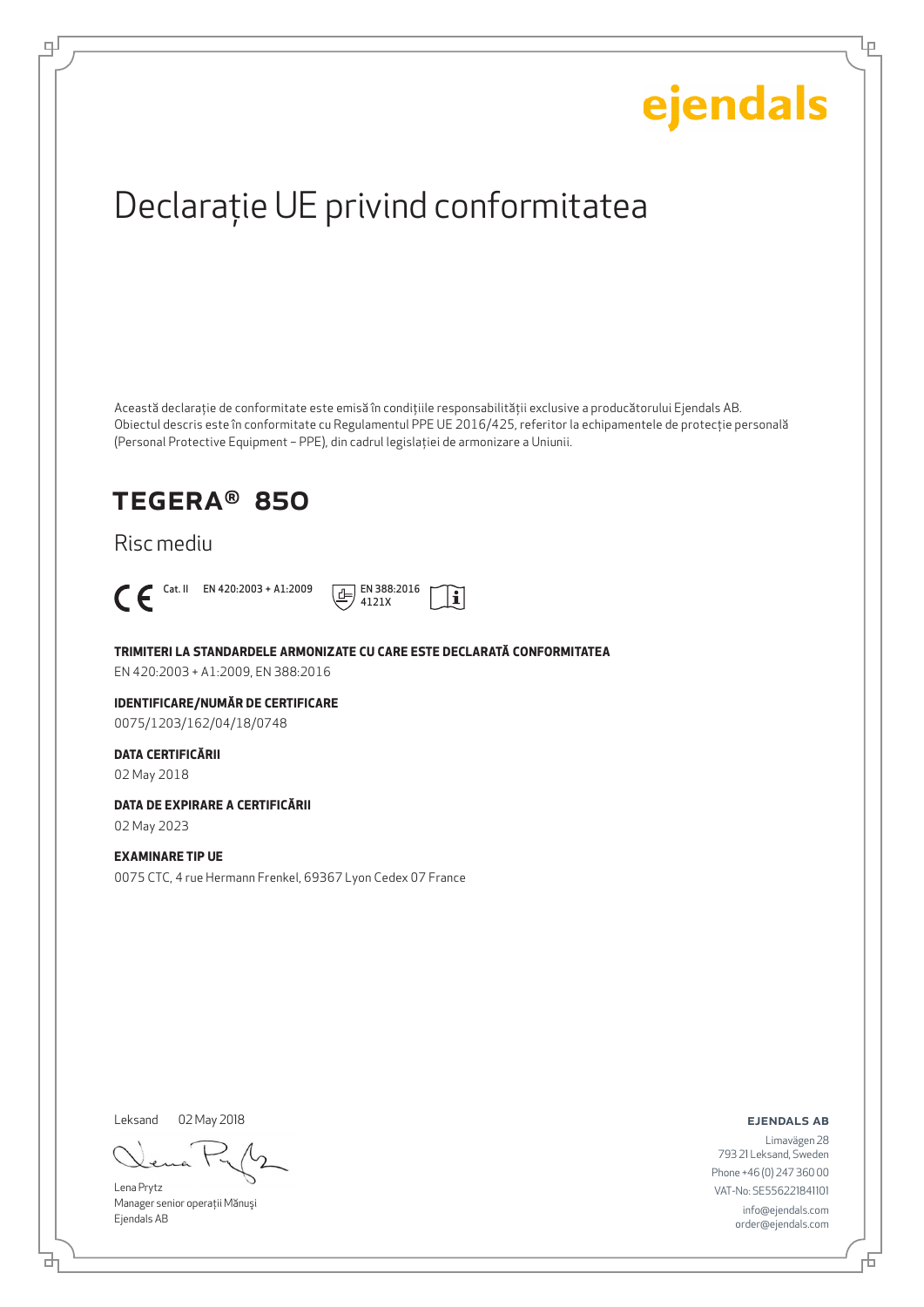Ļρ

## AB Uygunluk beyanı

Bu uygunluk beyanı, üretici Ejendals AB'nin yegane sorumluluğu altında yayımlanır. Açıklanan ürün, Birlik uyum yasası Kişisel Koruyucu Donanım (KKD) Direktifi EU 2016/425 sayılı AB Yönetmeliği ile uyumludur.

ļĩ

## TEGERA® 850

Orta risk



டி



**UYGUNLUĞUN BEYAN EDILDIĞI UYUMLU STANDARTLAR IÇIN REFERANSLAR** EN 420:2003 + A1:2009, EN 388:2016

#### **KIMLIK/SERTIFIKA NUMARASI**

0075/1203/162/04/18/0748

#### **SERTIFIKA TARIHI** 02 May 2018

**SERTIFIKA BITIŞ TARIHI**

02 May 2023

## **AB TIP INCELEMESI**

0075 CTC, 4 rue Hermann Frenkel, 69367 Lyon Cedex 07 France

Leksand 02 May 2018

Lena Prytz Üst Düzey Beyaz Yaka Personel Eldivenleri Ejendals AB

ejendals ab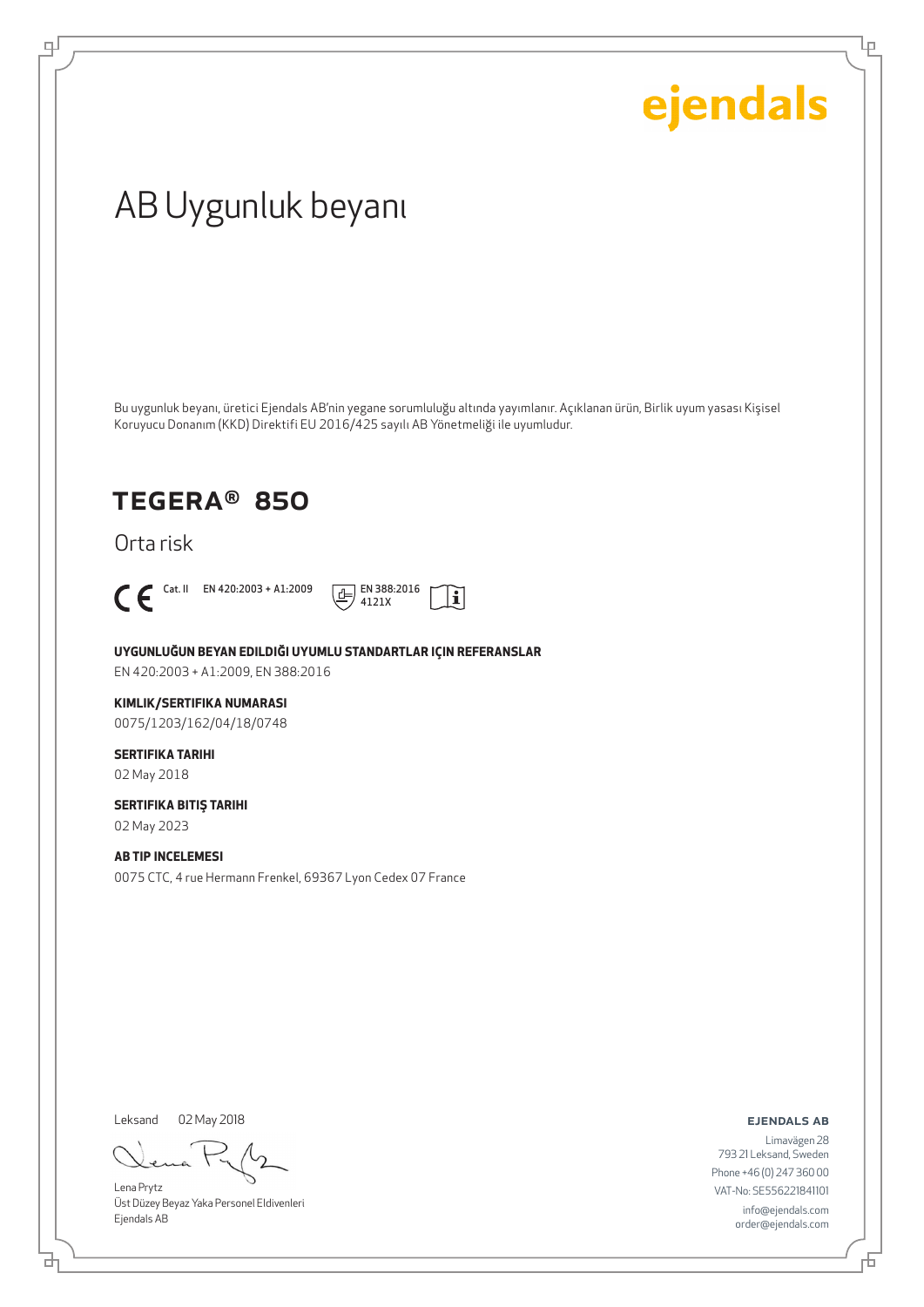Lρ

## Vyhlásenie o zhode EÚ

Toto vyhlásenie o zhode sa vydáva výlučne na zodpovednosť výrobcu Ejendals AB. Uvedený predmet vyhlásenia je v zhode s príslušnými harmonizačnými právnymi predpismi Únie Nariadenie EÚ 2016/425 o ochrane osobných ochranných prostriedkov (OOP).

## TEGERA® 850

Stredné riziko



டி



### **ODKAZY NA HARMONIZOVANÉ NORMY, NA ZÁKLADE KTORÝCH BOLA VYHLÁSENÁ ZHODA**

EN 420:2003 + A1:2009, EN 388:2016

## **IDENTIFIKÁCIA/ČÍSLO CERTIFIKÁCIE**

0075/1203/162/04/18/0748

#### **DÁTUM CERTIFIKÁCIE**

02 May 2018

### **DÁTUM UPLYNUTIA PLATNOSTI CERTIFIKÁTU**

02 May 2023

### **SKÚŠKA TYPU EÚ**

0075 CTC, 4 rue Hermann Frenkel, 69367 Lyon Cedex 07 France

Leksand 02 May 2018

Lena Prytz Vrchný prevádzkový manažér – rukavice Ejendals AB

ejendals ab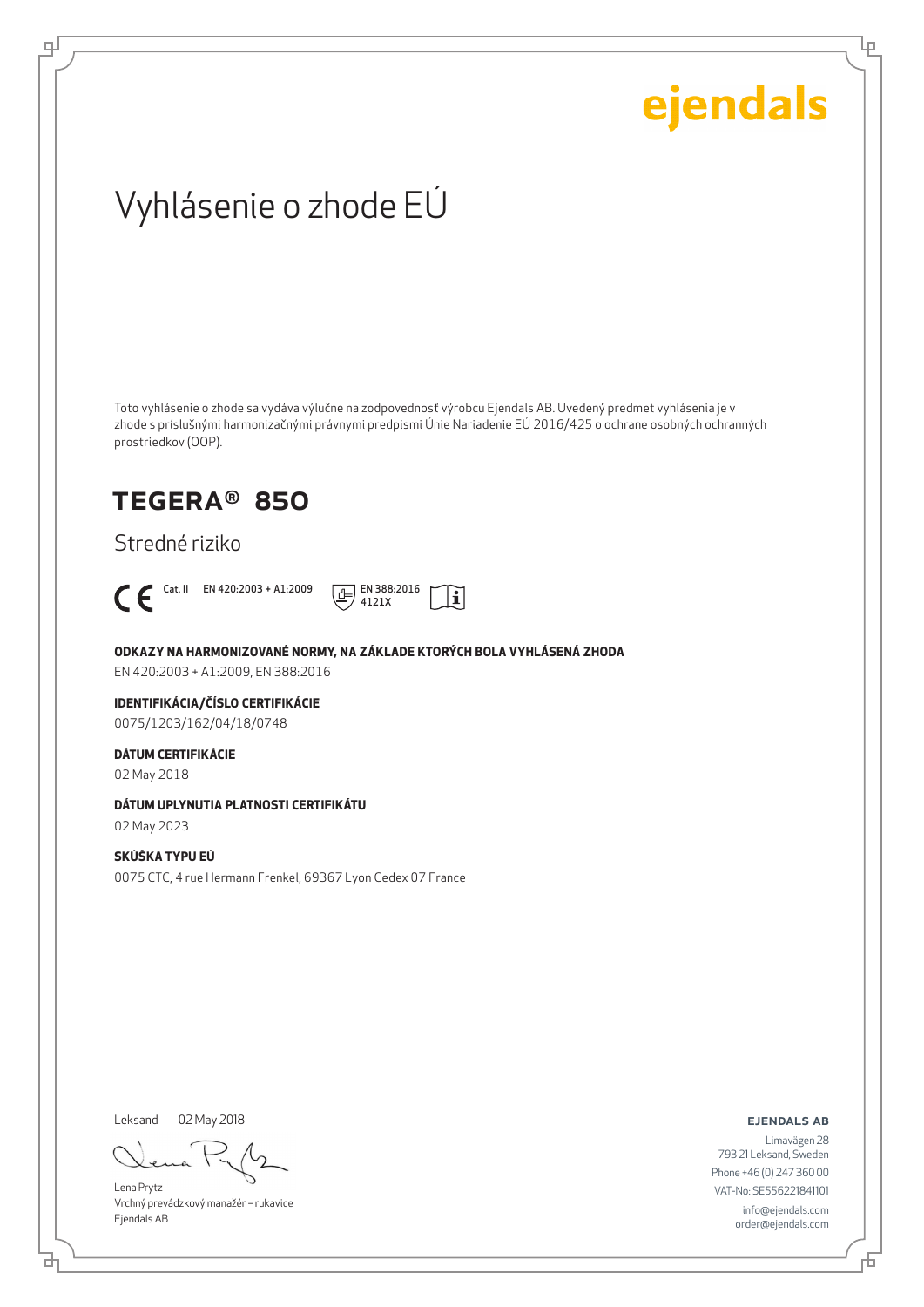## ejendals Izjava ES o skladnosti izdelka Ta izjava o skladnosti je izdana z izključno odgovornostjo proizvajalca Ejendals AB. Opisani izdelek je skladen z usklajeno zakonodajo Unije na podlagi Uredbe o osebni varovalni opremi (OVO) EU 2016/425. TEGERA® 850 Srednje tveganje  $\bigcap$  En 420:2003 + A1:2009  $\bigoplus_{4121X}$  EN 388:2016  $|\tilde{\mathbf{i}}|$ 4121X **NAVEDBA USKLAJENEGA STANDARDA, NA KATEREGA SE NANAŠA IZJAVA O SKLADNOSTI** EN 420:2003 + A1:2009, EN 388:2016 **IDENTIFIKACIJA/ŠTEVILKA POTRDILA** 0075/1203/162/04/18/0748 **DATUM IZDAJE POTRDILA** 02 May 2018 **ROK VELJAVNOSTI POTRDILA** 02 May 2023 **PRESKUS TIPA EU** 0075 CTC, 4 rue Hermann Frenkel, 69367 Lyon Cedex 07 France Leksand 02 May 2018ejendals ab

Lena Prytz Rokavice za višjega vodjo obrata Ejendals AB

브

டி

Limavägen 28 793 21 Leksand, Sweden Phone +46 (0) 247 360 00 VAT-No: SE556221841101 info@ejendals.com order@ejendals.com

舌

Ļμ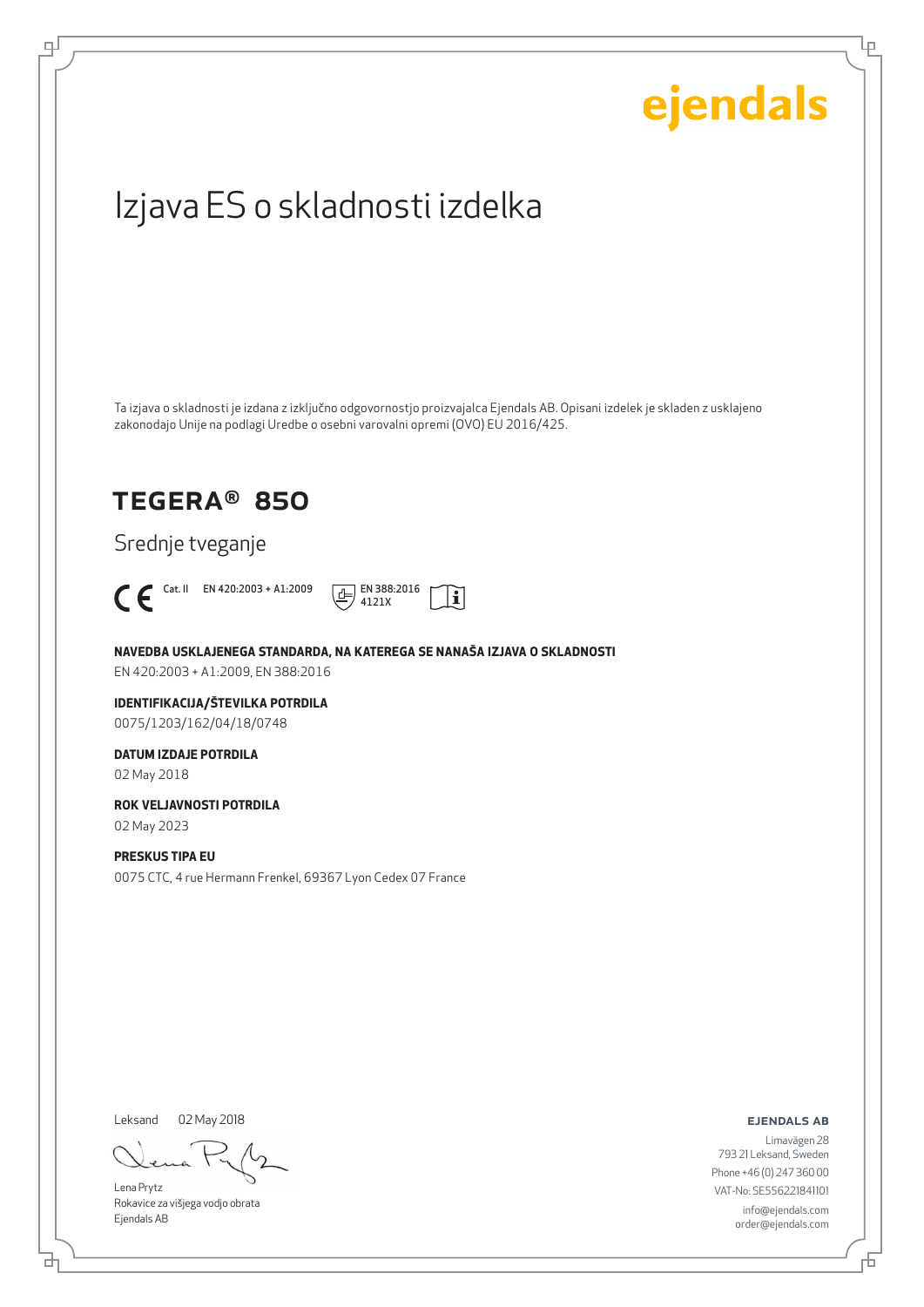Ļμ

## ES atitikties deklaracija

Ši atitikties deklaracija pateikiama tik gamintojo "Ejendals AB" atsakomybe. Nurodytas objektas atitinka Sąjungos derinamųjų teisės aktų asmeninių apsaugos priemonių reglamentą ES 2016/425.

## TEGERA® 850

Vidutinė rizika



டி



**NUORODOS Į SUDERINTUS STANDARTUS, KURIAIS REMIANTIS DEKLARUOJAMA ATITIKTIS** EN 420:2003 + A1:2009, EN 388:2016

**IDENTIFIKAVIMAS / SERTIFIKAVIMO NUMERIS** 0075/1203/162/04/18/0748

#### **SERTIFIKAVIMO DATA**

02 May 2018

### **SERTIFIKATO GALIOJIMO PABAIGOS DATA**

02 May 2023

#### **ES TIPO PATIKRINIMAS**

0075 CTC, 4 rue Hermann Frenkel, 69367 Lyon Cedex 07 France

Leksand

02 May 2018

Lena Prytz Vyresniojo darbų vadovo pirštinės Ejendals AB

ejendals ab

Limavägen 28 793 21 Leksand, Sweden Phone +46 (0) 247 360 00 VAT-No: SE556221841101 info@ejendals.com order@ejendals.com

舌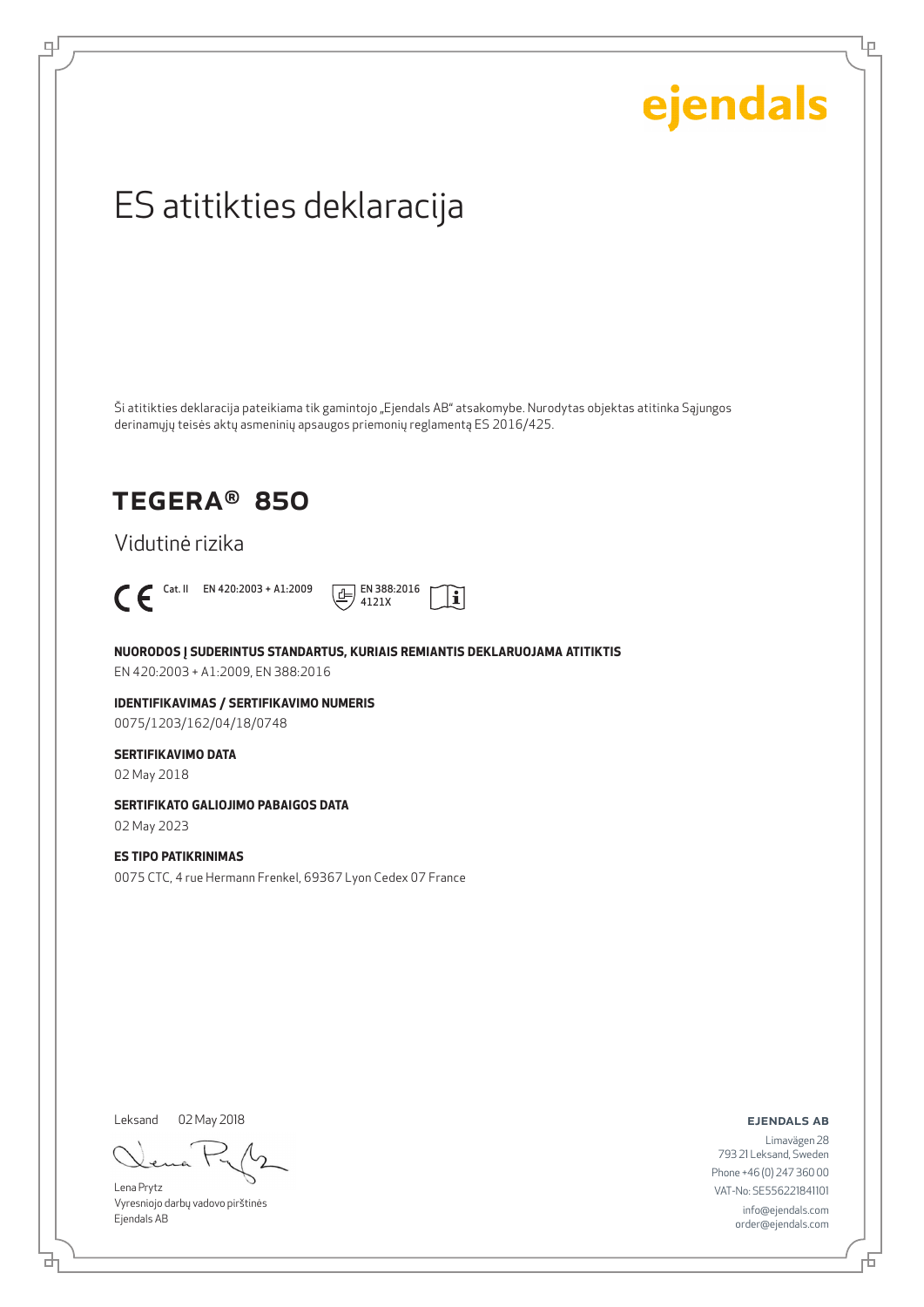Lρ

## ES deklarācija par atbilstību

Par šīs atbilstības deklarācijas izsniegšanu pilnībā ir atbildīgs ražotājs Ejendals AB. Aprakstītais objekts atbilst vienotās likumu saskaņošanas regulai ES 2016/425 par individuālajiem aizsardzības līdzekļiem (IAL).

## TEGERA® 850

Vidējs risks



டி



**ATSAUCES UZ HARMONIZĒTAJIEM STANDARTIEM, ATBILSTĪBA KURIEM TIEK APLIECINĀTA**

EN 420:2003 + A1:2009, EN 388:2016

#### **SERTIFIKĀTA IDENTIFIKATORS/NUMURS** 0075/1203/162/04/18/0748

#### **SERTIFIKĀTA DATUMS**

02 May 2018

## **SERTIFIKĀTA DERĪGUMA TERMIŅŠ**

02 May 2023

### **ES TIPA PĀRBAUDE**

0075 CTC, 4 rue Hermann Frenkel, 69367 Lyon Cedex 07 France

Leksand 02 May 2018

Lena Prytz Cimdu ražošanas vecākais rīkotājdirektors Ejendals AB

ejendals ab

브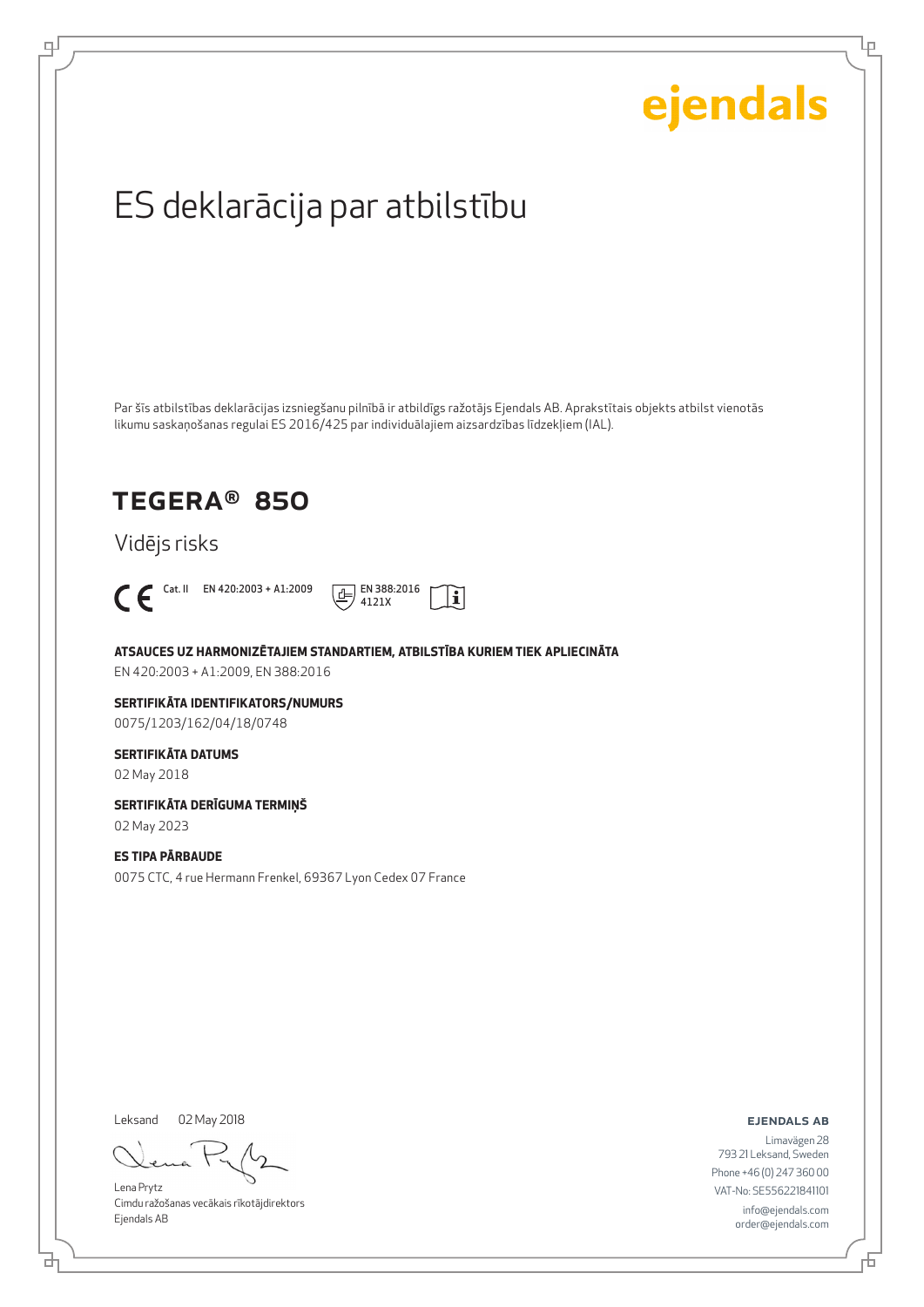Ļμ

## ЕС декларация за съответствие

Настоящата декларация за съответствие е издадена на отговорността на производителя Ejendals AB. Предметът на декларацията е в съответствие със законодателството на Съюза за хармонизация относно личните предпазни средства (ЛПС), Регламент (ЕС) 2016/425.

 $\mathbf i$ 

## TEGERA® 850

Среден риск



டி

Cat. II EN 420:2003 + A1:2009  $\boxed{+}$  EN 388:2016 4121X

**ПОЗОВАВАНИЯ СЕ ХАРМОНИЗИРАНИ СТАНДАРТИ, ЗА КОИТО СЕ ДЕКЛАРИРА СЪОТВЕТСТВИЕ** EN 420:2003 + A1:2009, EN 388:2016

**ИДЕНТИФИКАЦИЯ/НОМЕР НА СЕРТИФИКАТА** 0075/1203/162/04/18/0748

**ДАТА НА ИЗДАВАНЕ НА СЕРТИФИКАТА**

02 May 2018

### **ДАТА НА ВАЛИДНОСТ НА СЕРТИФИКАТА**

02 May 2023

#### **ЕС-ТИП ИЗСЛЕДВАНЕ** 0075 CTC, 4 rue Hermann Frenkel, 69367 Lyon Cedex 07 France

Leksand 02 May 2018

Lena Prytz Ръкавици за старши ръководител на производството Ejendals AB

ejendals ab

Limavägen 28 793 21 Leksand, Sweden Phone +46 (0) 247 360 00 VAT-No: SE556221841101 info@ejendals.com order@ejendals.com

Б